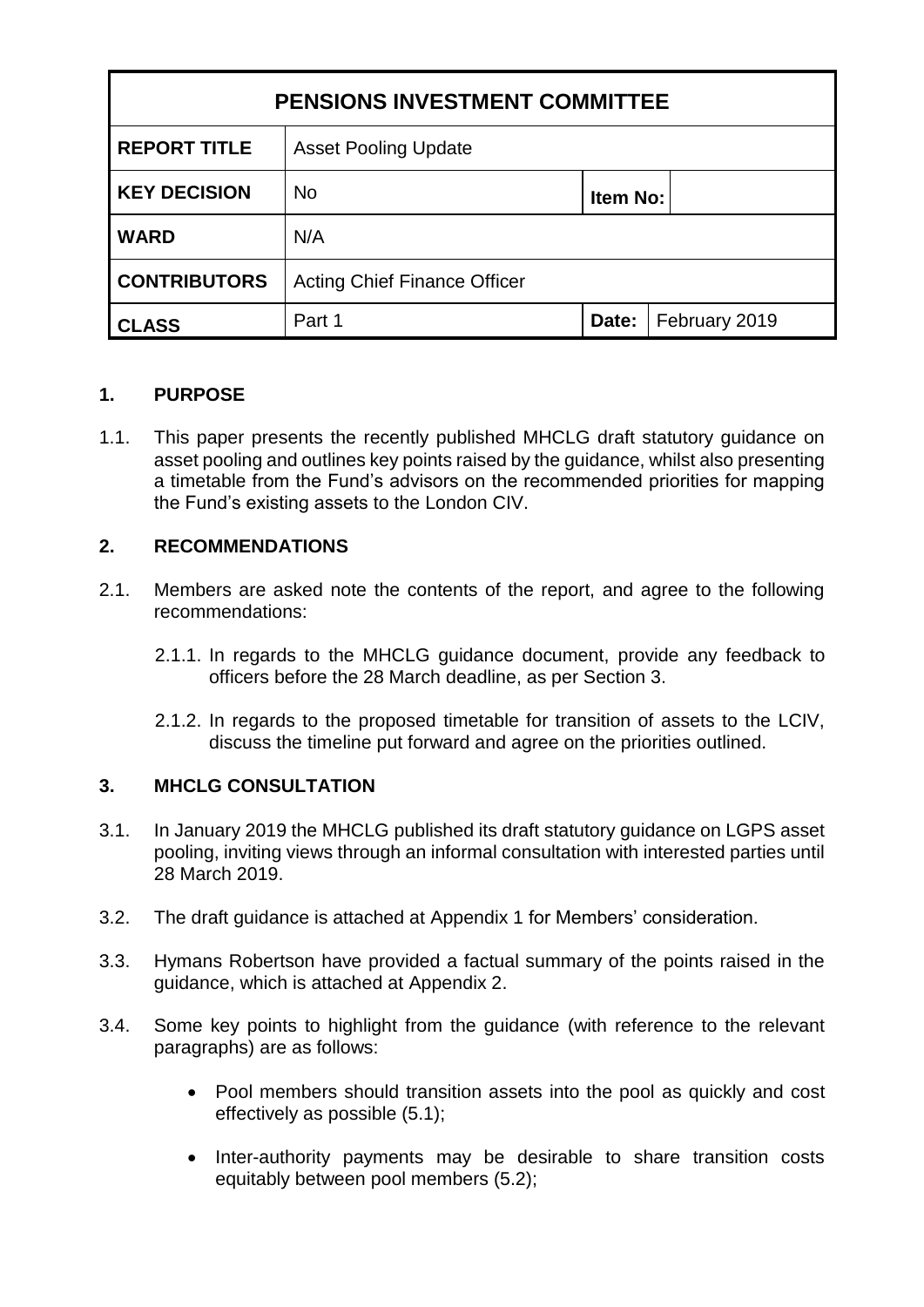- In exceptional cases, some existing investments may be retained by pool members on a temporary basis to maturity if the cost of moving the existing investment to a pool vehicle exceeds the benefits of doing so (5.4);
- Pool members should normally make all new investments through the pool company to maximise benefits of scale. From 2020, when new investment strategies are in place, pool members should make new investments outside the pool only in very limited circumstances (6.1);
- A small proportion of a pool member's assets may be invested in local initiatives within the geographical area of the pool member. These assets should not normally exceed an aggregate 5% of the pool member's assets at the point of investment (6.2);
- Pool members may invest through pool vehicles in a pool other than their own where collaboration across pools or specialisation can deliver improved net returns. (6.3);
- There is no target for infrastructure investment for pool members or pools, but pool members are expected to set an ambition on investment in this area (7.2);
- All residential property is included in the official CIPFA definition of infrastructure assets (7.5);
- New extensive reporting requirements for pool members come into force with effect from the 2018/19 annual report, with a requirement to report on the costs and performance of pooled assets, the progress of any transition plans and a rationale for all assets that continue to be held outside the pool, including a planned transition date and a comparison of costs to any comparable pool vehicle (8.1 onwards);
- The definition of pooled assets excludes passive investment in life policies held directly by pool members, or any asset where a pool member retains the day to day management or responsibly for selecting or reappointing an external manager (8.4).
- 3.5. Members are asked to consider the guidance attached and provide any feedback to officers ahead of the 28 March deadline; officers will coordinate responses and respond to MHCLG on behalf of the Committee.

## **4. TIMETABLE FOR LCIV INVESTMENT CONSIDERATON**

- 4.1. Hymans Robertson, following discussion with Members at previous meetings, have put together a suggested timetable and list of priorities for discussing and planning the transition of the Fund's existing assets or mandates to the LCIV. The report attached at Appendix 3 outlines the proposed actions for consideration
- 4.2. Officers recommend that the Committee discuss the proposed timeline and provide feedback to the Fund's advisors for incorporating transition plans into the business plan for the year ahead.

## **5. FINANCIAL IMPLICATIONS**